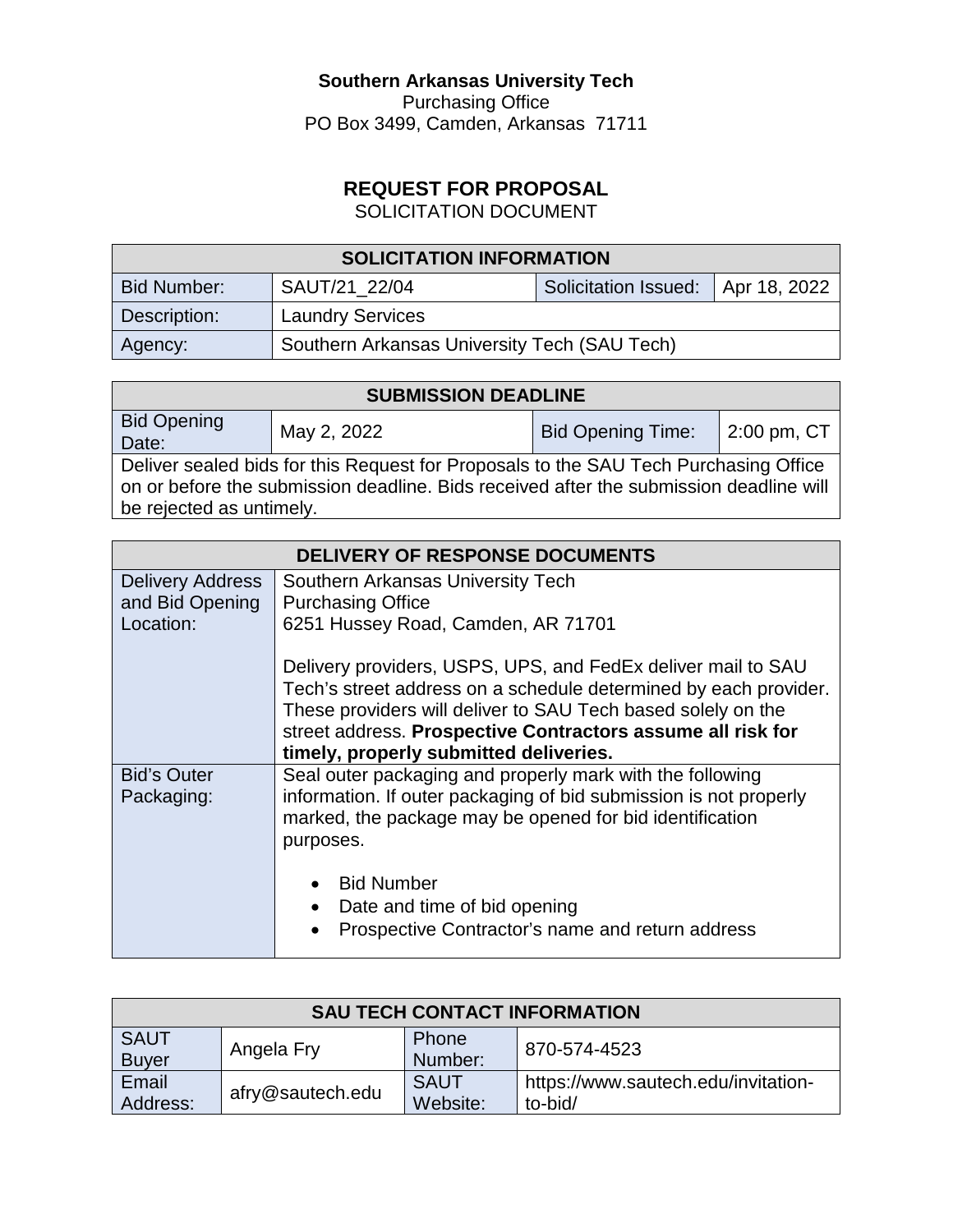# **RFP SAUT/21\_22/04 Request for Proposal Laundry Services Contract**

### **INTRODUCTION**

This RFP is issued by Southern Arkansas University Tech (SAU Tech), by the Purchasing Department to obtain proposals to provide contracted laundry services for Residential Hall sites.

#### **GENERAL**

A contract will be generated for a term **of one year from the date of award** with an option to renew for **six renewals**. Prices for services will be frozen for a period of three years at amounts proposed and agreed to in said contracts for the term of the contracts. Exceptions will be noted.

Direct all questions, comments, or concerns to Angela Fry, SAU Tech, Telephone 870-574- 4523, or e-mail afry@sautech.edu.

The bid opening will be in the SAU Tech Purchasing Office at the date and time specified on page one of this solicitation document. Any proposals received after the scheduled opening date and time will be immediately disqualified. **Telephone, email, and/or FAX responses to this bid will not be accepted.** 

Proposal openings will be open to any interested proposing party and to the public. However, openings will serve only to open, read and record the receipt of each proposal. No discussion will be entered into with any vendor as to quality or provisions.

Award will be made to the lowest responsible, responsive bidder, acceptable to SAU Tech, whose proposal is judged to be the most effective and economical for the purpose intended, according to the requirements stated in this Bid. Bidders will be notified by email and the award will be posted on the SAU Tech website.

### **SELECTION CRITERIA**

SAU Tech will use the following selection criteria to select a company for the contract. The selection criteria are based on a 100 point evaluation:

| <b>Criteria</b>                                           | <b>Points on 100 Point Basis</b> |
|-----------------------------------------------------------|----------------------------------|
| Pricing                                                   | 40 points                        |
| Ability and experience in performing the required service | 25 points                        |
| References                                                | 20 points                        |
| Complete Proposal                                         | 15 points                        |

#### **ANTICIPATION TO AWARD**

Once an anticipated successful vendor has been determined, the anticipated award will be posted on the SAU Tech website for at least 3 days prior to the issuance of a contract. SAU Tech shall have the right to waive the policy of the Anticipation to Award when it is in the best interest of the college.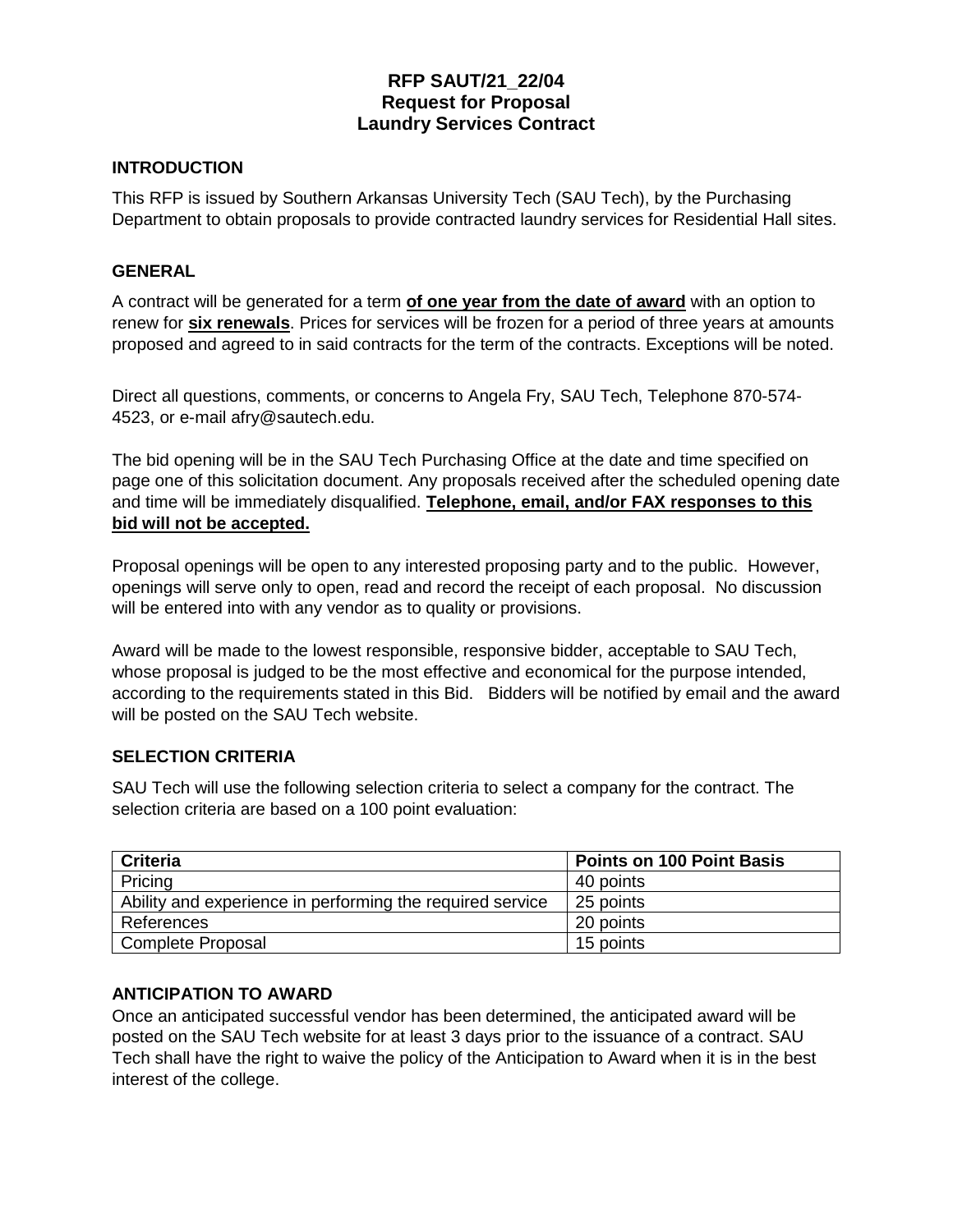### **COSTS FOR PROPOSAL PREPARATION**

The Contractor must bear all costs associated with the preparation of the proposal and of any oral presentation requested by Southern Arkansas University Tech. The College will not provide compensation to the Contractor for any expenses incurred.

### **NON-DISCRIMINATION**

Southern Arkansas University Tech does not discriminate against any entity, company, employee, applicant for employment or any person participating in any aspect of any project on the basis of race, creed, color, national origin, religion, sex, age, or physical or mental disability.

### **MINORITY BUSINESS POLICY**

The State of Arkansas encourages all minority businesses to compete for, win and receive contracts for goods, services and construction. The state also encourages all companies to subcontract portions and any state contract to minority business enterprises.

### **PROPRIETARY INFORMATION**

The College considers all information, documentation and other materials requested to be submitted in response to this solicitation to be of a non-confidential and/or non-proprietary nature and, therefore; shall be subject to public disclosure. SAU Tech will disclose any portion of the proposal to the members of the evaluation team and other necessary staff prior to the contract award. The College retains the right to disclose the name of the successful applicant(s), the amount of the contract, and any information in the proposal that is pertinent to the selection of the Contractor.

### **TERM, RENEWAL, TERMINATION**

The required services are to commence no later than a date to be agreed upon by the College and the Contractor. The term of this contract will be for a period of one (1) year from the date of award. Subject to mutual written agreement by both the Contractor and the College, this contract may be renewed on an annual fiscal year basis thereafter not to exceed an aggregate total of six (6) renewals.

The College agrees to give the Contractor, on or before the renewal date of each year, written notice of the College's intention to renew the contract. The contract may be cancelled by either party, for cause, with 60-day written notification.

Upon termination of the contract, the Contractor shall vacate all occupied parts of the College premises in the same condition as made available to the Contractor, reasonable wear and tear, fire and other casualty loss excepted. The College may terminate this contract for breach/neglect as determined by the College when considering such items as failure to maintain and enforce required standards of sanitation, failure to maintain proper insurance coverage as outlined in the contract, failure to provide periodic information/statements, or failure to maintain quality of service at a level satisfactory to the College.

In the event that the Contractor is not able to perform under this contract due to events beyond the reasonable control of the Contractor (i.e., strike, labor or material shortage, fire, flood, or other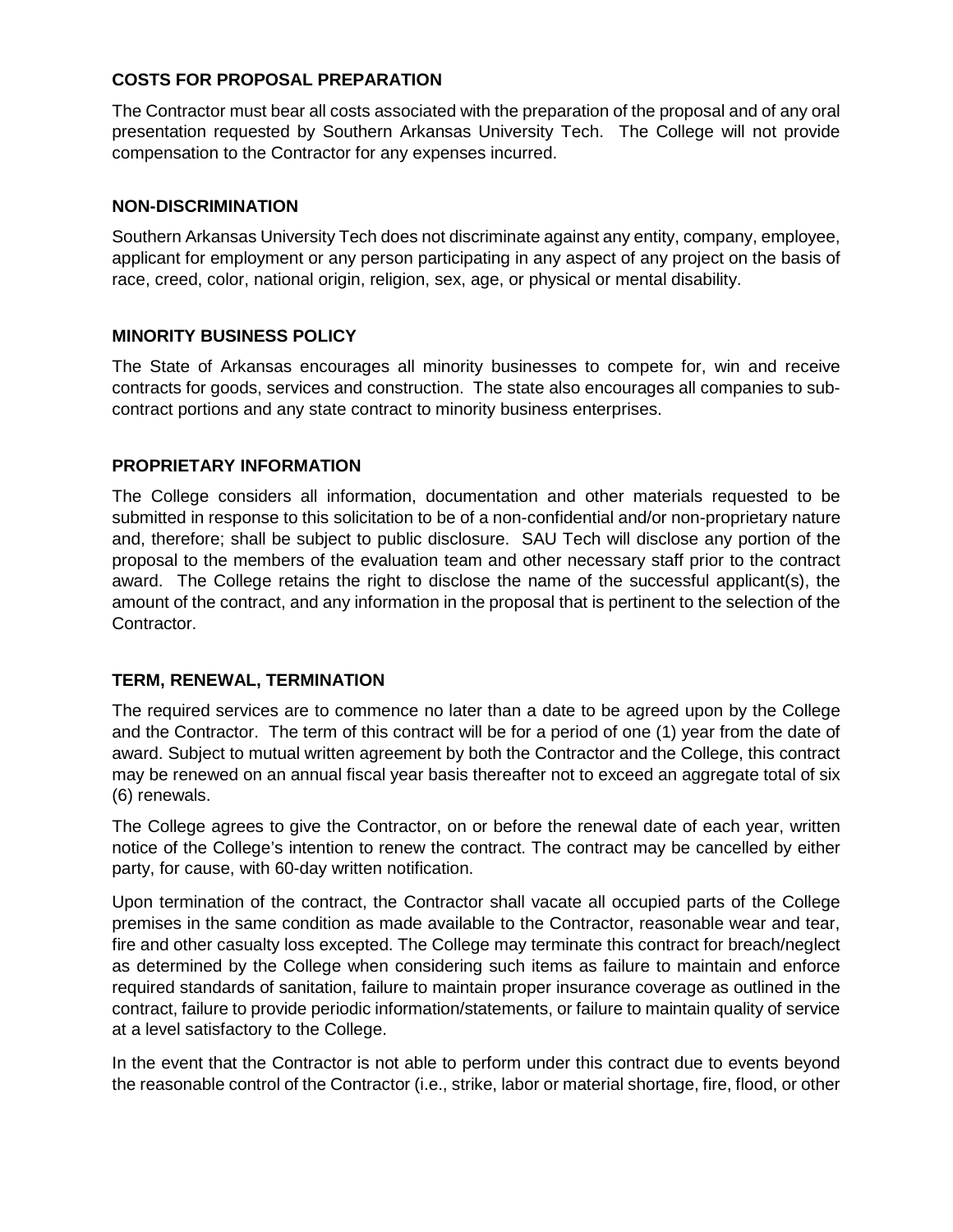casualties or Acts of God), the College may, at its option, terminate this contract and assume control of the facilities.

### **TERMS AND CONDITIONS**

By submitting a proposal, the Contractor agrees to be governed by the terms and conditions set forth in this document. Any proposal containing variations from terms and conditions set forth herein which are determined to be unacceptable to the College may result in the disqualification of your proposal. Examples include, but are not limited to, indemnification statements, subjugation to the laws of another state, and limitations on remedies. All provisions of this Request for Proposal and the successful Contractor's proposal provide the specifications for and obligations of both parties for the dining services operation. A contract agreement to be executed by all duly authorized representatives, this RFP, and the successful Contractor's proposal will constitute the awarded contract.

The Standard Terms and Conditions and the particular conditions and requirements of this RFP shall govern any contract issued as a result of this RFP.

### **CAUTIONS TO BIDDERS**

Proposals must be made in the official name of the firm or individual under which business is conducted (showing the official business address) and must be signed by a person duly authorized to legally bind the person, partnership, company or corporation submitting the proposal. Corporations must indicate place and date of incorporation.

Proposals are to be prepared simply and in a manner designed to provide Southern Arkansas University Tech with a straightforward and concise presentation of the Contractor's ability to satisfy the requirements of this RFP. Emphasis should be on completeness, clarity of content and responsiveness to the RFP requirements. Elaborate brochures and other promotional materials are not required but will be allowed.

Proposals must include all applicable requested information and meet all specification requirements. If significant errors are found in the proposal, or if the proposal fails materially to conform to the requirements of the RFP, the proposal will be rejected.

Contractors are encouraged to submit any additional information or comments they wish considered. This additional information should be included as a separate appendix to the proposal.

### **STATE MANDATORY REQUIREMENTS**

### **CERTIFICATION OF ILLEGAL IMMIGRANTS**

Pursuant to Act 157 of 2007, the successful proposer must certify prior to award of the contract that they do not employ or contract with any illegal immigrants.

### **EQUAL OPPORTUNITY POLICY**

Act 215 (SB#1123) of 2005 requires that each entity or person interested in contracting with the State must include with its proposal response a copy of the company's EQUAL OPPORTUNITY POLICY.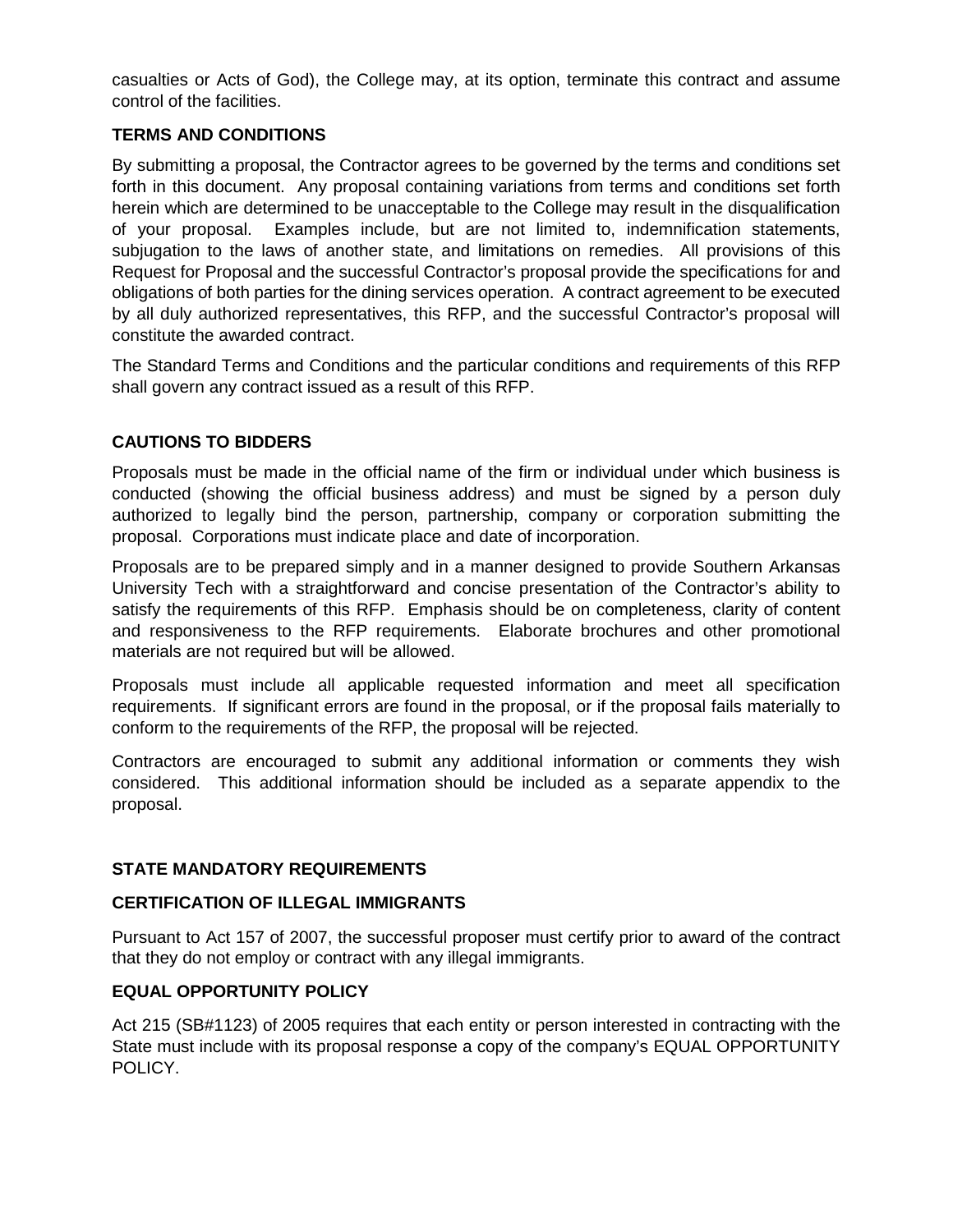### **RESTRICTION OF BOYCOTT OF ISRAEL**

Pursuant to Arkansas Code Annotated § 25-1-503, a public entity shall not enter into a contract with a company unless the contract includes a written certification that the person or company is not currently engaged in, and agrees for the duration of the contract not to engage in, a boycott of Israel.

### **DISCLOSURE OF CONTRACTS OVER \$10,000 – GOVERNOR'S EXECUTIVE ORDER 98-04**

No contract for commodities or services greater than \$10,000, and no discretionary grant greater than \$10,000 shall be awarded, extended, amended or renewed by an agency to any bidder who has not complied with Governor's Executive Order 98-04, as required in this proposal (see Attachments, Section 21).

Failure to make any disclosure required by Governor's Executive Order 98-04, or the violation of any rule, regulation, or policy adopted pursuant to the Order, shall be a material breach of the terms of this RFP. Any bidder who fails to make the required disclosure, or who violates any rule, regulation, or policy, shall be subject to all legal remedies available to the agency.

### **CONDITIONS AND TERMS OF PROPOSAL**

If the proposing party submits standard terms and conditions with the proposal, and if any of those terms and conditions are in conflict with the laws of the State of Arkansas, the state laws shall govern. Standard terms and conditions submitted may need to be altered to adequately reflect all of the conditions of this request, the bidder's responses, and Arkansas State Law.

### **INDEMNIFICATION**

Contractor shall indemnify, defend and hold harmless Southern Arkansas University Tech, its officers, agents and employees from and against any claims, damages, expenses, including an amount equal to reasonable attorney's fees or liabilities arising out of or in any way connected with this contract including, without limitation, claims, damages, expenses, or liabilities for loss or damage to any property, or for death or injury to any person or persons in proportion to the extent that such claims, damages, expenses, or liabilities arise from the negligence or willful acts or omissions of Contractor, its officers, agents, or employees.

### **VENUE**

The laws of the State of Arkansas shall govern in connection with the formation, performance and the legal enforcement of any resulting contract.

### **EQUAL EMPLOYMENT OPPORTUNITY**

In performance of this Agreement, Contractor agrees as follows:

- a. Contractor will not discriminate against any employee or applicant for employment because of race, color, religion, sex, age, disability or national origin. Contractor agrees to post in conspicuous places available to employees and applicants for employment such notices concerning Equal Employment Opportunity as may be required by Federal, State or local law, rule or regulation.
- b. Contractor will, in all solicitations or advertisements for employees placed by or on behalf of the Contractor; state that all qualified applicants will receive consideration for employment without regard to race, color, religion, sex, age, disability or national origin.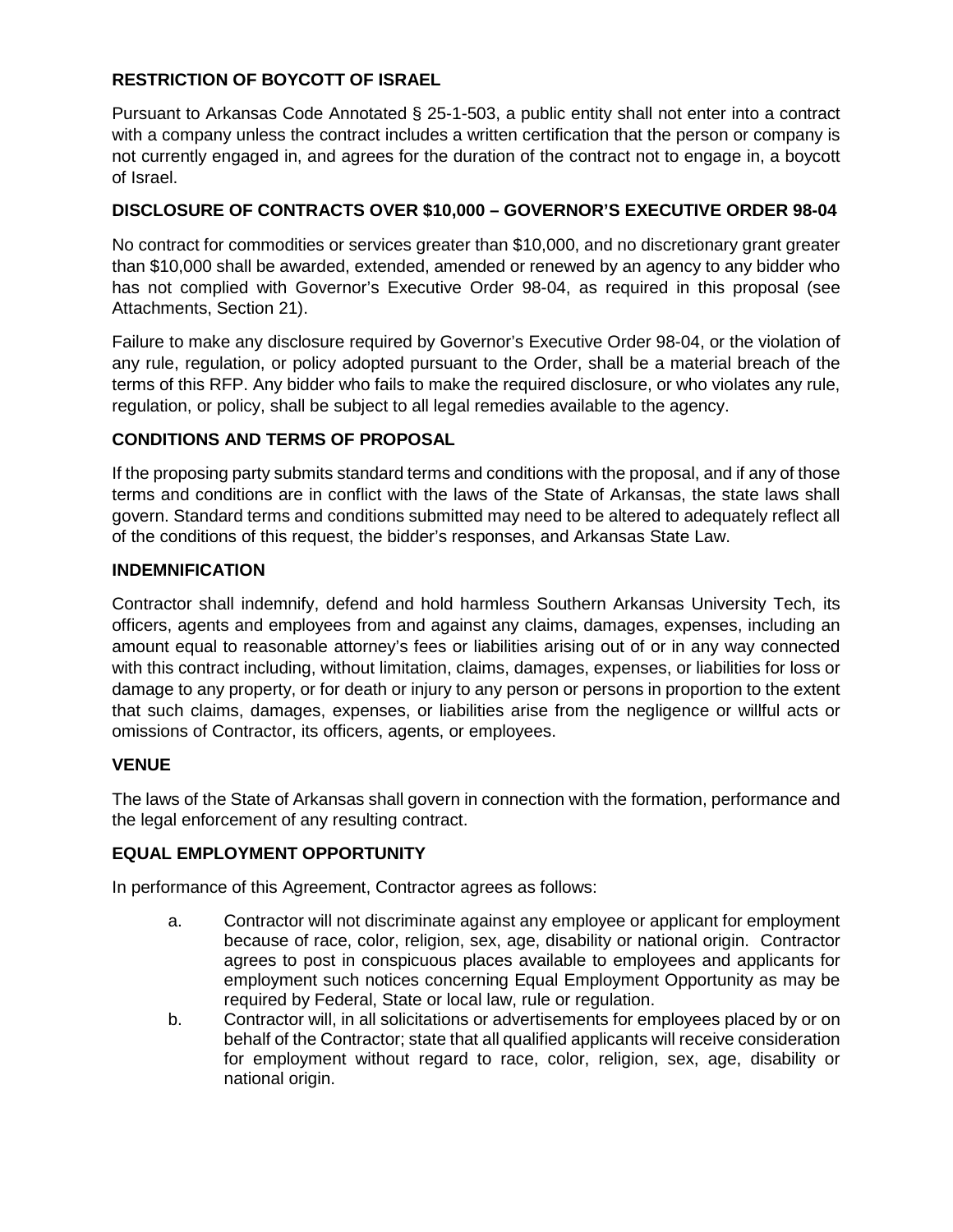#### **INSURANCE**

The Contractor shall maintain as a direct cost of operation the following insurance coverage naming **The Board of Trustees of Southern Arkansas University Tech acting for and on behalf of Southern Arkansas University Tech** as the certificate holder and will obtain and deliver to the College certificates from its insurers evidencing said insurance coverage, while performing services hereunder:

- A. Worker's Compensation as required by law, Employees Liability \$1,000,000
- B. General Liability (including products liability) with limits of not less than \$500,000 for injury or death to any one person; \$1,000,000 for injury or deaths of two or more persons in any one occurrence; and property damage with a limit of not less than \$500,000 for each accident.
- C. Unemployment insurance and all other insurance required by Arkansas law for the benefit of the company.
- D. Vehicle Liability Insurance with limits of not less than \$500,000 each occurrence And as prescribed by Arkansas State law.

In the event that the Contractor shall fail to maintain and keep in force the above required coverage, the College shall have the right to cancel and terminate the contract immediately and without notice.

### **LAWS, LICENSES & TAXES**

The Contractor shall comply with all laws and regulations applicable to its service operation hereunder.

The Contractor shall obtain licenses or permits necessary for the operation of washer and dryer services on the premises as a direct cost of operation.

The Contractor shall inform the College of the result of any inspections and certifications. All certificates shall be posted at all sites. All current county and state inspection reports will be posted at all sites.

The Contractor shall display all licenses, permits, health certifications and current health inspection reports at each site. Without additional expense to the College the Contractor shall be liable for and pay all applicable federal, state, and local taxes and shall comply with all local laws, ordinances and regulations and shall obtain and pay for all permits and licenses, unless otherwise specified.

### **INDEPENDENT CONTRACTOR AND PRICE DETERMINATION**

The Contractor is an independent contractor and shall not be deemed for any purpose to be an employee or agent of the College.

The Contractor certifies by entering into and signing a contract with the College that neither it nor its principals is presently debarred, declared ineligible, or voluntarily excluded from participation in this transaction by any State department or agency.

A proposal will not be considered for award if it was not arrived at independently without collusion, consultation, communication or agreement as to any matter relating to pricing with any other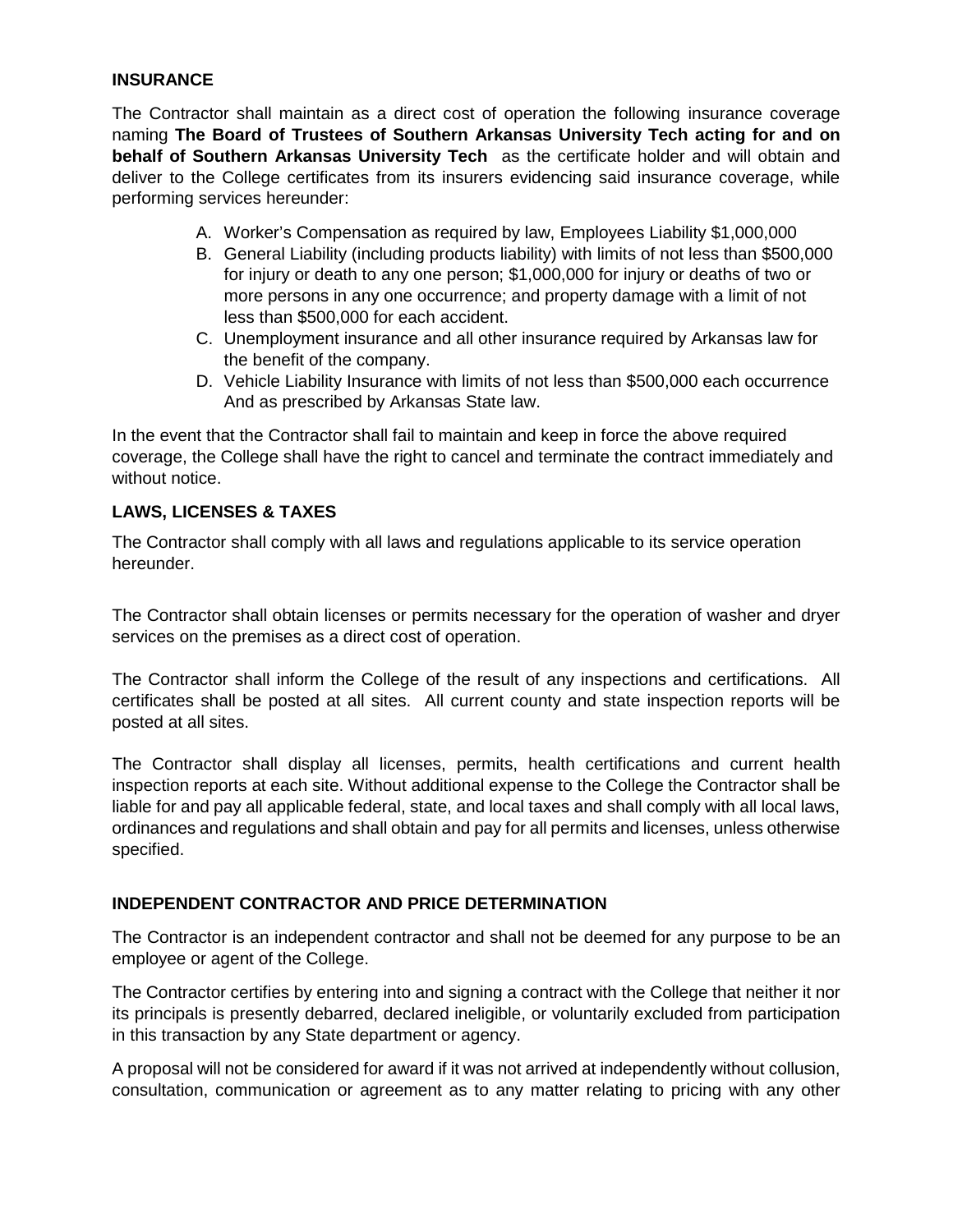proposing party or with a competitor. In addition, the proposing party is prohibited from submitting multiple proposals in a different form; i.e., as prime proposing party and as a subcontractor to another prime proposing party.

### **NEGOTIATION OF CONTRACT**

Any contract(s) that may result from this RFP process will be the result of negotiation between the contractor submitting the successful proposal and the College.

### **SUBMISSION REQUIREMENTS CHECKLIST AND FORMAT**

Submittals from contractors will not be evaluated unless SAU Tech receives a submittal letter and supporting data which shall include the following list of items and in this order. Submittals are prepared at the firm's expense and upon submission become the property of SAU Tech and therefore become a matter of public record once the successful firm has been chosen and contract awarded. Proposals shall be delivered in a sealed envelope clearly marked with the RFP SAUT/21-22/04.

### **To be included in the submission in this order:**

- 1. Cover letter of no more than two pages that includes a written summary of why your firm would provide excellent service to SAU Tech.
- 2. Owner's name, company name, address, phone, fax, and email.
- 3. Pricing as requested in Appendix 1 for the service contract being bid. Please refer to the proposal requirements in Appendix 1 in your submission.
- 4. Insurance company name, address, phone, fax, and email.
- 5. Proof of General Liability and Workers Compensation. Appropriate limits for insurance are listed in the insurance section of this RFP.
- 6. Organizational chart including principals and individual responsible for work.
- 7. Three references for whom the firm has performed related work for in the last three years.
- 8. Sample Contract.
- 9. Illegal Immigration Statement.
- 10. EO Policy Statement.
- 11. Restriction of Boycott of Israel Statement.

### **Summary of RFP Dates:**

| April 18, 2022<br><b>RFP Packets Available</b> |
|------------------------------------------------|
|------------------------------------------------|

- **May 2, 2022** RFP Proposal Submission Deadline, 2:00pm
- May 9, 2022 Award of Contract and Notification